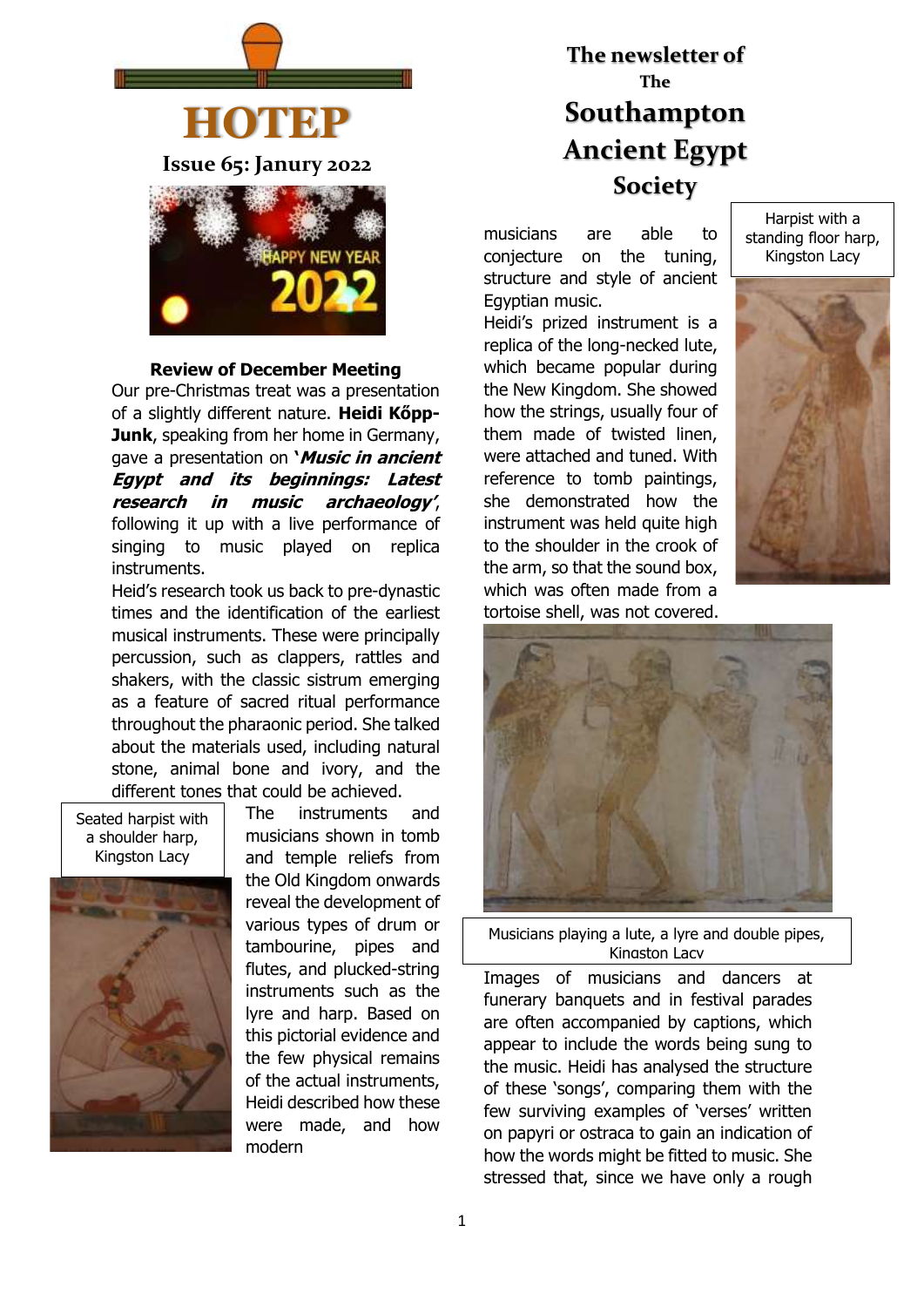

Musicians, singers & dancers, with the words of their 'song' in the text above. Tomb of Nebamun, BM

idea of what the spoken language sounded like, we have to use educated guesswork as to the scales and rhythms of ancient Egyptian music. This speculation is informed by the comparison of ancient and modern instruments, such as the reeded-pipes, similar to the oboe or clarinet, used in traditional Egyptian folk music.

Heidi encouraged us to sing along with her re-imagining of the songs of the cattle herders, sailors and field-workers, which proved to be an interesting experience since the Zoom system is not really prepared for whole audience participation. However, this meant that we could all sing along in private without exposing our lack of talent to the world.

There were many questions which Heidi dealt with in depth. She explained how there is not much evidence for music having been enjoyed as private entertainment, and explained how the acoustics of temples or open-air spaces would have influenced the positioning of both musicians and audience, and thus the reception of the performance. One participant even asked for advice on how to play a double pipe which she hoped to use for druid rituals.

This was a refreshing and highly entertaining take on practical Egyptological research. Heidi finished off by leading us in a rendering of White Christmas, which probably frightened a few neighbours but was great fun.

#### **Hilary Wilson**

#### **December Quiz Answer**

**'A cold coming we had of it…'** are the opening words to **T.S. Eliot's** poem **'The**  *Journey of the Magi'***. The image below is** the top of the Hittite Marriage Stela, carved in the outer court of the Abu Simbel Temple. The scene shows the Hittite princess, whose marriage to Ramesses II was the culmination of the Peace Treaty agreed after the Battle of Kadesh. The journey between Hatti, in northern Anatolia, and Egypt was accomplished during the winter months when the mountain passes were still covered in snow.



The bride's father, King Hattusilis III, is shown accompanying his daughter, though this is probably artistic license on the part of the groom, emphasising his position as the more exalted ruler of the two – Ramesses was always keen to score points off his rivals. The Hittite king may have visited Egypt some years later when his daughter had given birth to a child. Even then, his journey was delayed by his falling victim to

'hot feet', a seasonal incapacity, possibly chilblains, which made travel uncomfortable.

We do not know the Hittite name of the bride but she adopted the Egyptian name Maat-Hor-Neferure. Princess Neferure, shown at Abydos, → could be her daughter, named after her.

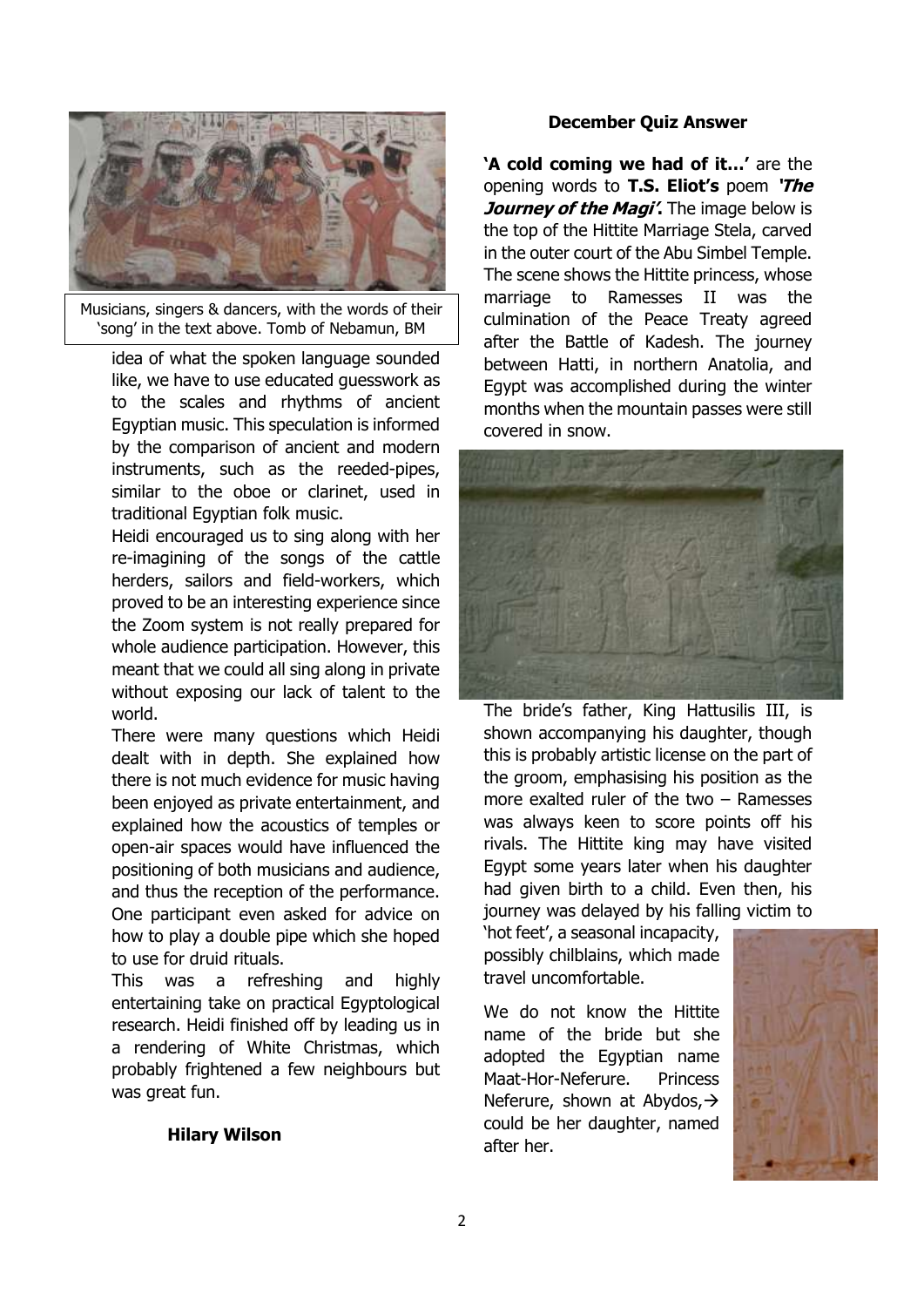# **Important Reminder**

Of necessity we have had to adopt the Zoom format for **all** our meetings for the foreseeable future. Details of our programme are available on the SAES website and enquiries should be addressed to the Secretary [saesinfo55@gmail.com](mailto:saesinfo55@gmail.com)

**No in-person meetings are yet planned at Oasis Academy, Lordshill.**

#### **Forthcoming Meetings**

Further details of our Zoom meetings are published on the website [www.SouthamptonAncientEgyptSociety.co.uk](http://www.southamptonancientegyptsociety.co.uk/)

# **Registration is required for all meetings.**

Registration links will be released on a meeting-by-meeting basis and priority will be given to SAES Members.

If you would like to have your personal email details added to our non-Members mailing list, please contact the Secretary at **[saesinfo55@gmail.com](mailto:saesinfo55@gmail.com)**

#### **Zoom Meeting format**

For Saturday talks, the Zoom meeting will nominally 'open' at 13:30 from which time attendees will be admitted to the virtual waiting room. Once the host has connected with the speaker, checked the technology is working and set up the presentation, participants will be admitted to the meeting from 13:45 for a start at 14:00. Please note, the Zoom platform only deals in half hours so the automated confirmation message tells you simply that the start time is 13:30.

#### **The joining link for any meeting is only released on confirmation of payment.**

Payment details are on the website.

**The joining link is unique to the name & email address with which you register. If you share this link, you risk being prevented from joining the meeting yourself if the person with whom you shared signs in before you.**

# **Saturday 15 January 2022 Ptolemaic Girl Power: Arsinoё II, Berenice II and Cleopatra VII**

#### by **Sarah Griffiths**

Deputy Editor of Ancient Egypt Magazine.

The Ptolemaic Dynasty was a final flowering of pharaonic Egypt, but with a distinctive

Greek. The House of Ptolemy was a family at war with itself, a complex tangle of relationships based on sibling marriages that gave the formidable Ptolemaic queens positions of considerable power and influence but also contributed to dynastic instability. Sarah paints a vivid picture of the rise and fall of Egypt's last ancient dynasty, exploring the lives of three of Egypt's most powerful women set against a backdrop of corruption, intrigue, murder, and



the series of catastrophic events that led to the decline of the kingdom and its annexation by Rome.

#### **Register in advance for this meeting using the link below:**

[https://us02web.zoom.us/meeting/register/](https://us02web.zoom.us/meeting/register/tZ0sceCtqzojGdwo1DGntTaRoUmICj0UalJq) [tZ0sceCtqzojGdwo1DGntTaRoUmICj0UalJq](https://us02web.zoom.us/meeting/register/tZ0sceCtqzojGdwo1DGntTaRoUmICj0UalJq)

Member £3 Overseas Member £4 Guest £6

#### **Please contact the Secretary [saesinfo55@gmail.com](mailto:saesinfo55@gmail.com) to arrange payment or check payment status.**

**Please note:** if the Zoom system allows you to register this means a place is available and has been reserved for you. The joining link will be sent on confirmation of payment.